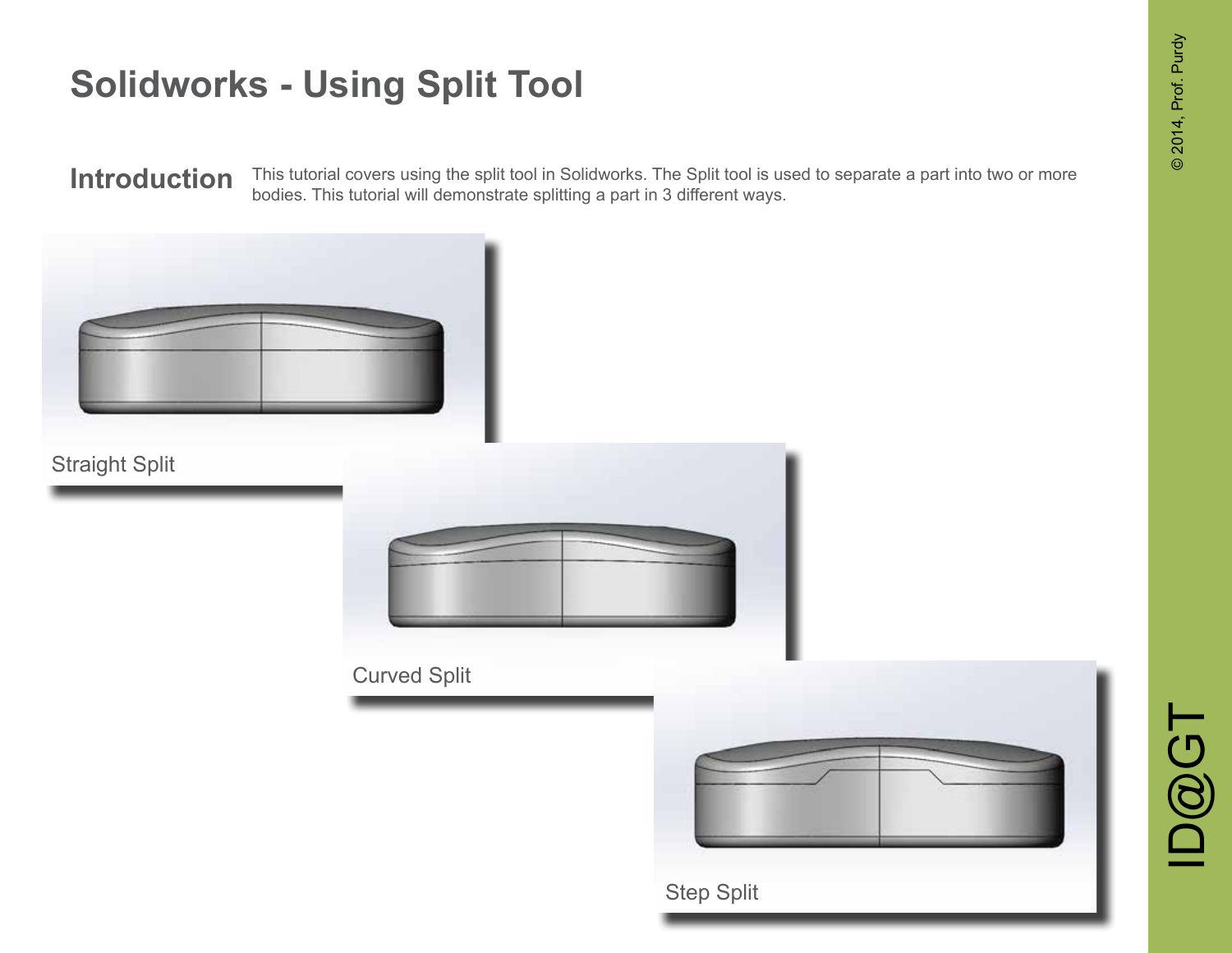plane

# **Solidworks - Using Split Tool**

Start by creating a sketch that will be at 90 degrees to the direction you want to cut. For this example, the front plain was selected. **Step 1** 



 $\mathbf{D}\widehat{\mathbf{\Omega}}$   $\mathbf{G}$   $\mathbf{T}$ **ID@GT**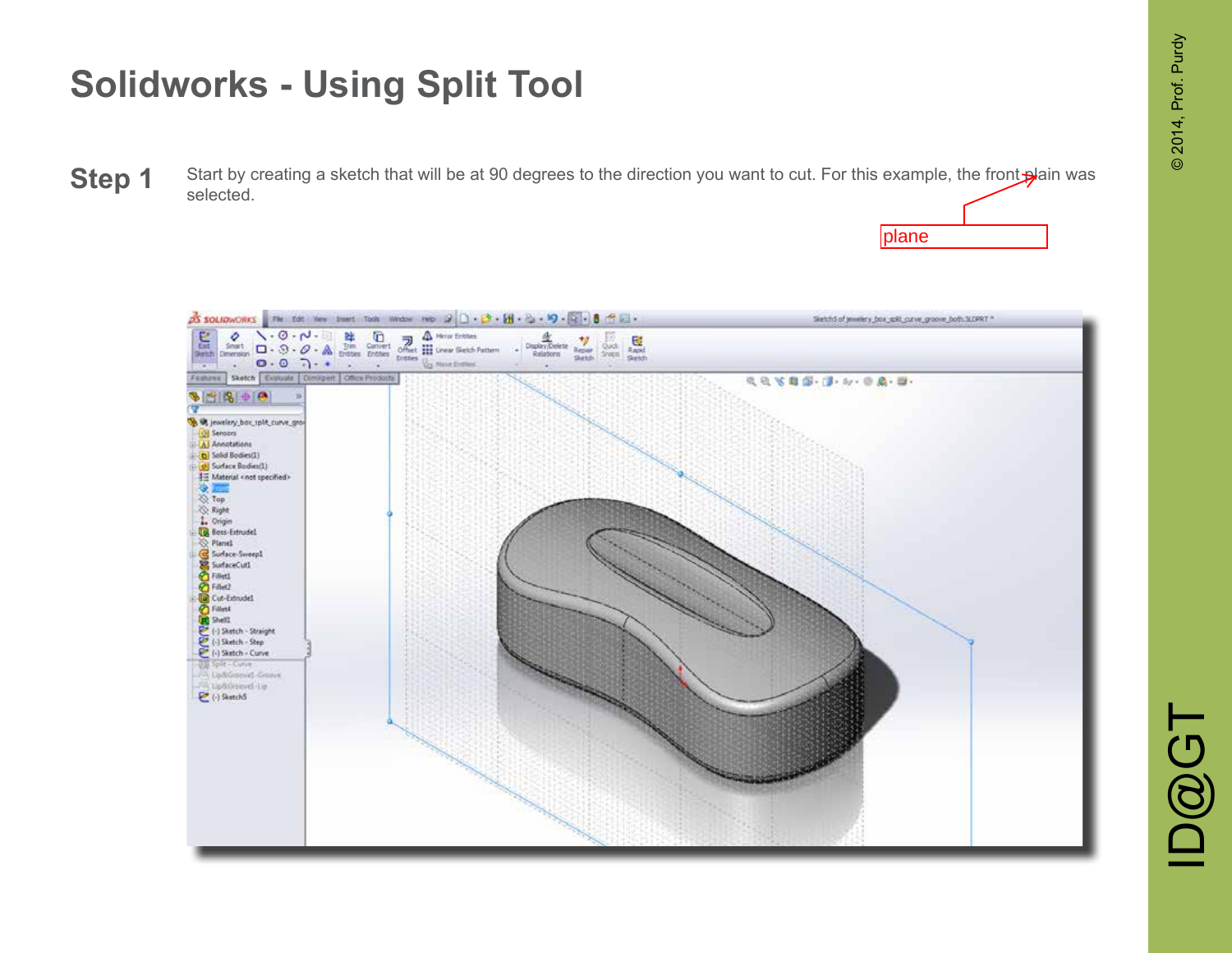Start the sketch by creating a horizontal line (A) where you want to split the body. Then create a loop around one of the parts that would result after the split. I this case the top part was encapsulated. Confirm the sketch once the loop is complete. **Step 2**

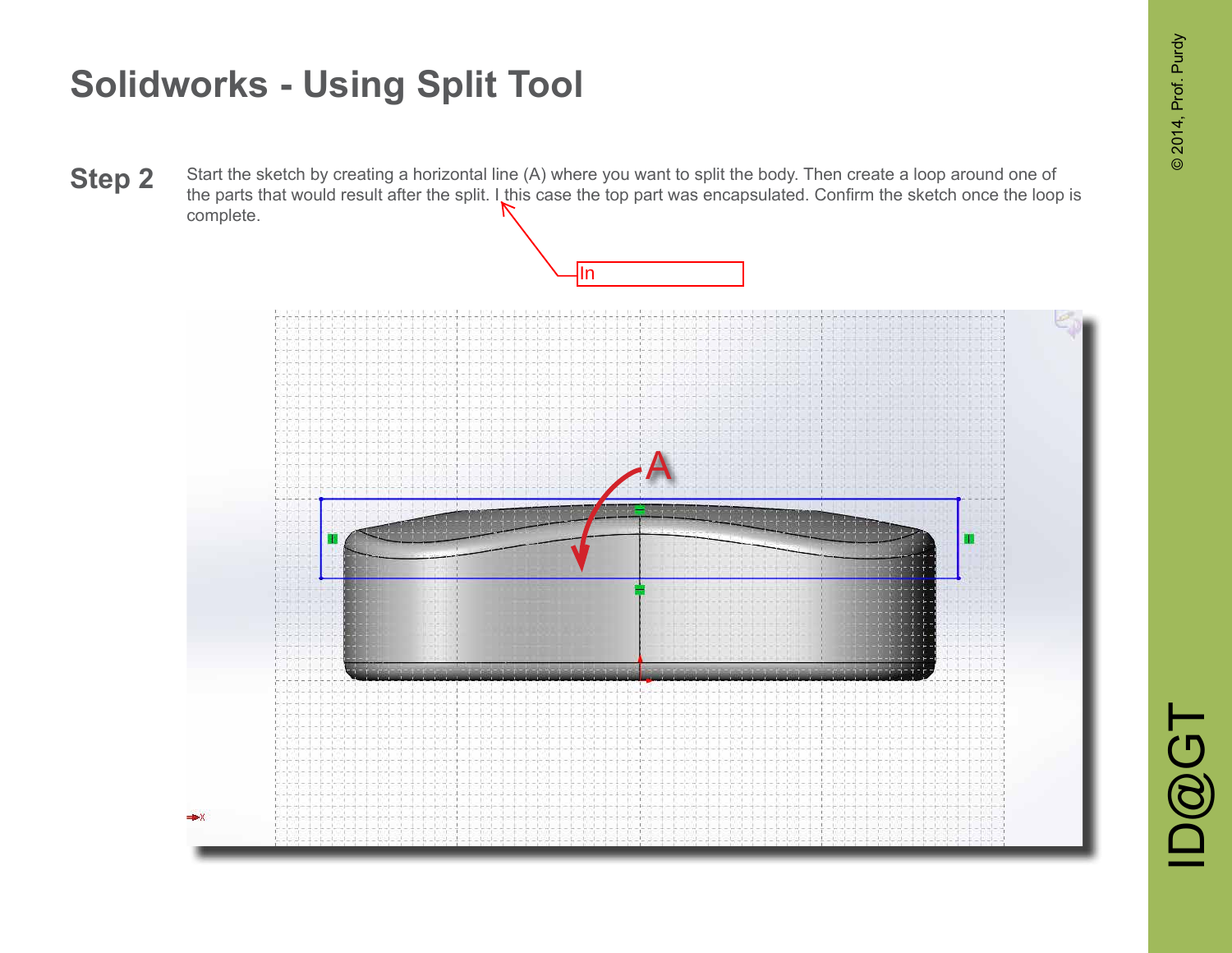**Step 3** After confirming the sketch, go to Insert > Features > Split.



 $\mathbf{D}\widehat{\mathbf{\Omega}}$   $\mathbf{G}$   $\mathbf{T}$ D@GT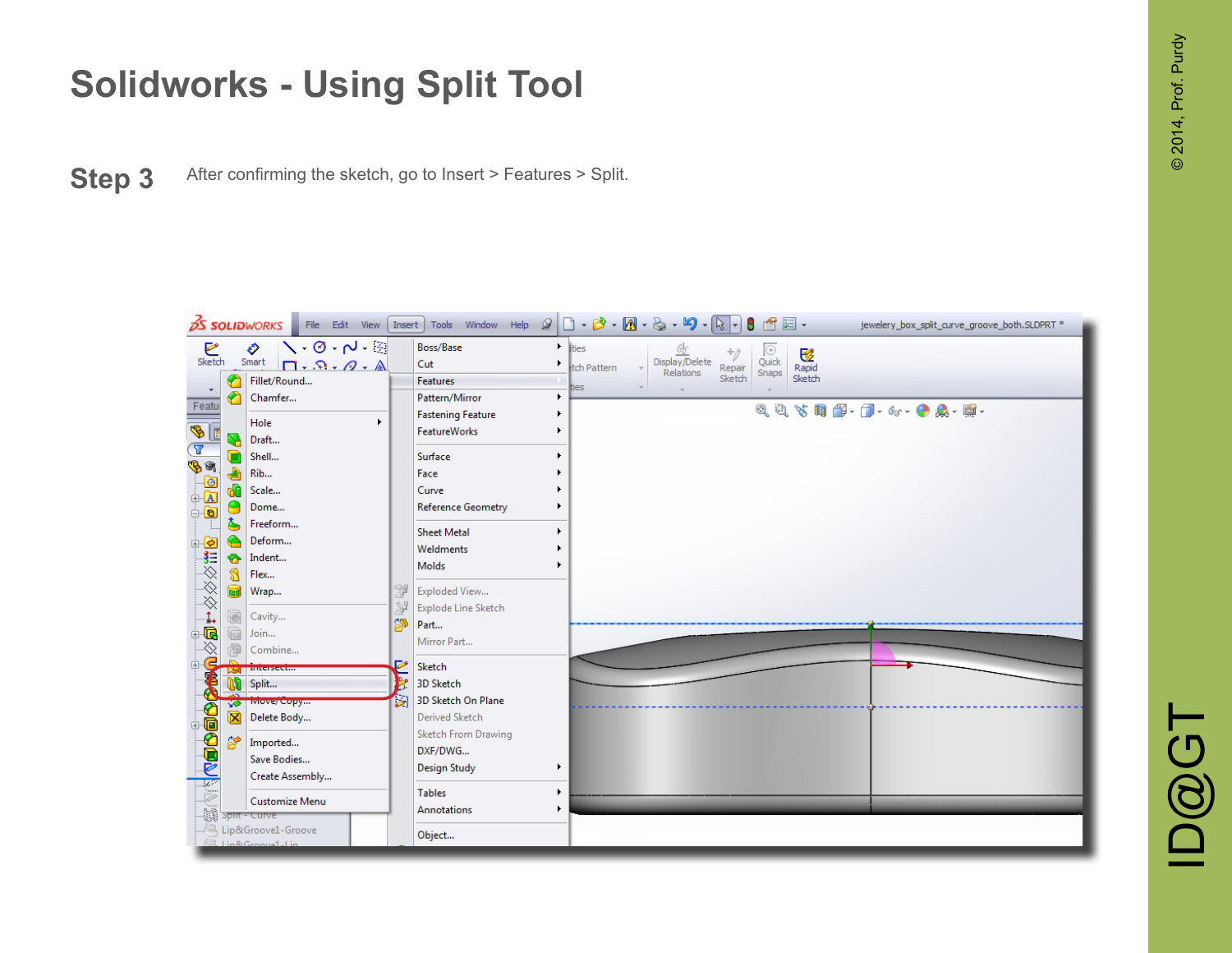**Step 4** In the Split tool window, select the sketch you just created. Click on the 'Cut Part' button to actually perform the split.

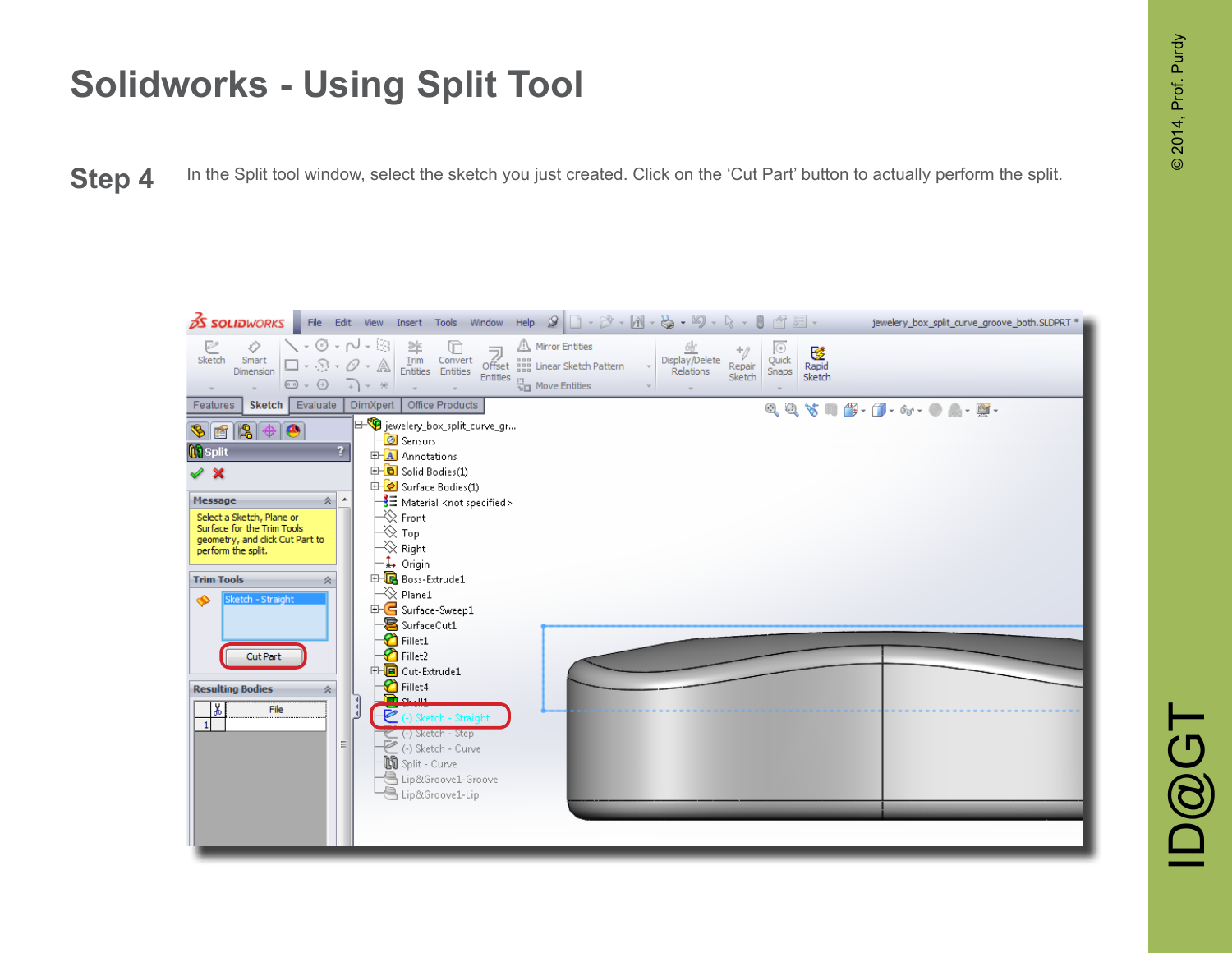After you click on 'Cut Part', it lists the resulting parts after cutting the original body. Choose the parts you want to keep from the list. In this case there were two resulting parts and both of them were chosen. Once you choose all the parts you want, hit confirm. **Step 5**

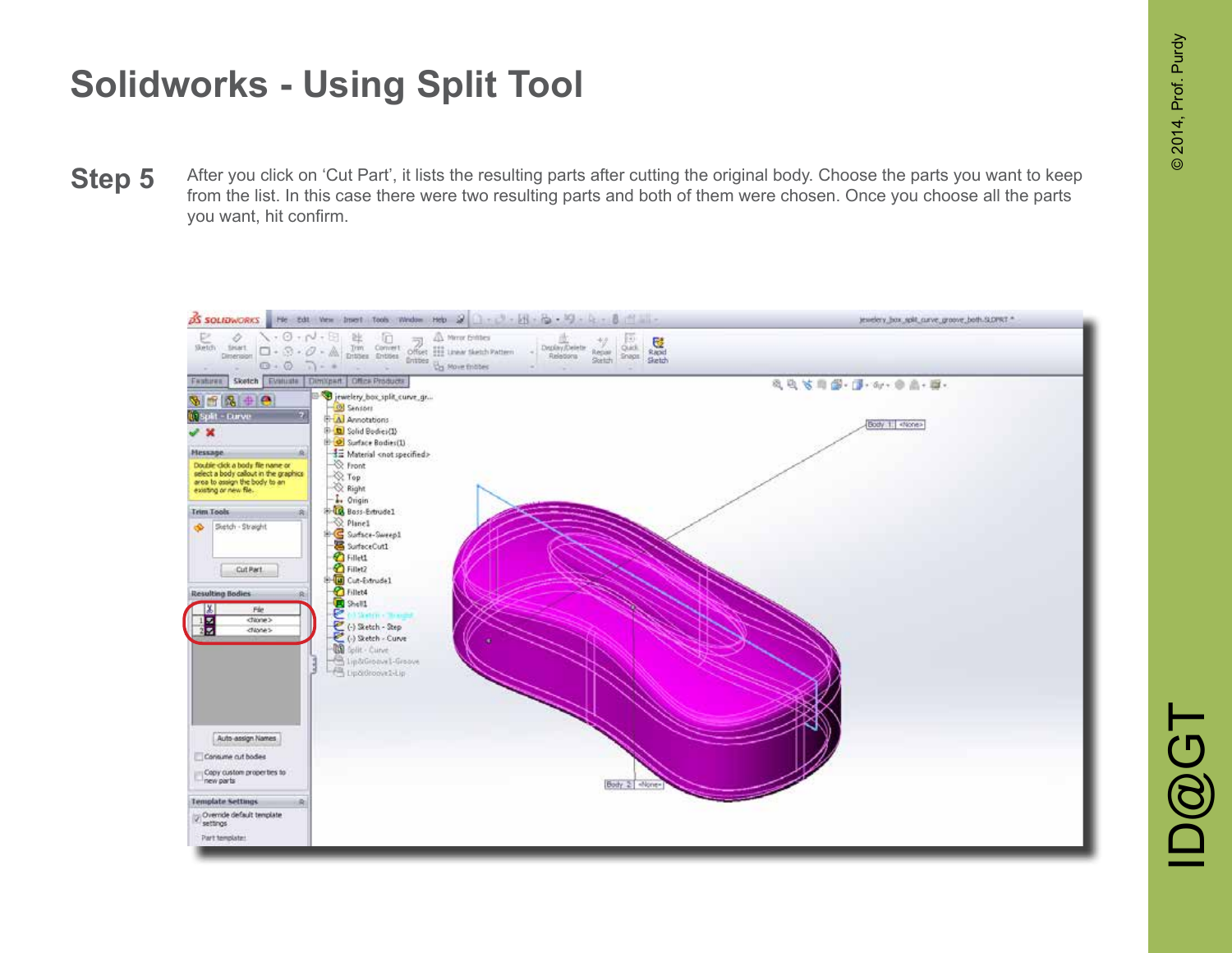**Step 6** The Feature Tree will now include a folder called Solid Bodies and list the resulting bodies in the folder.

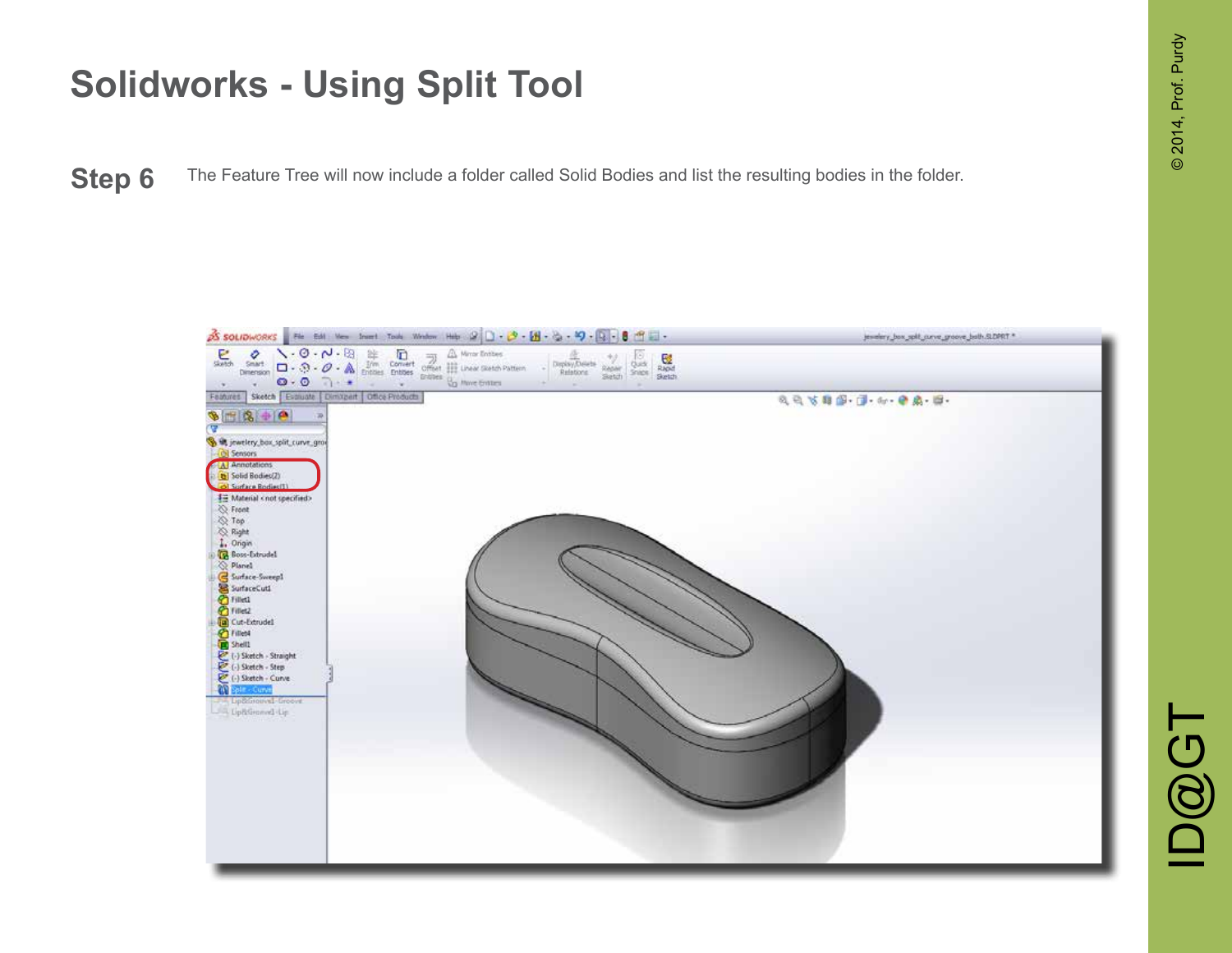**ID@GT** 

## **Solidworks - Using Split Tool**

To create a curved split, all you need to do is change the sketch. **Step 7**

> Start the sketch by creating a curved line (A) where you want to split the body. Then create a loop around one of the parts that would result after the split. I this case the top part was encapsulated. Repeat steps 3 through 6.